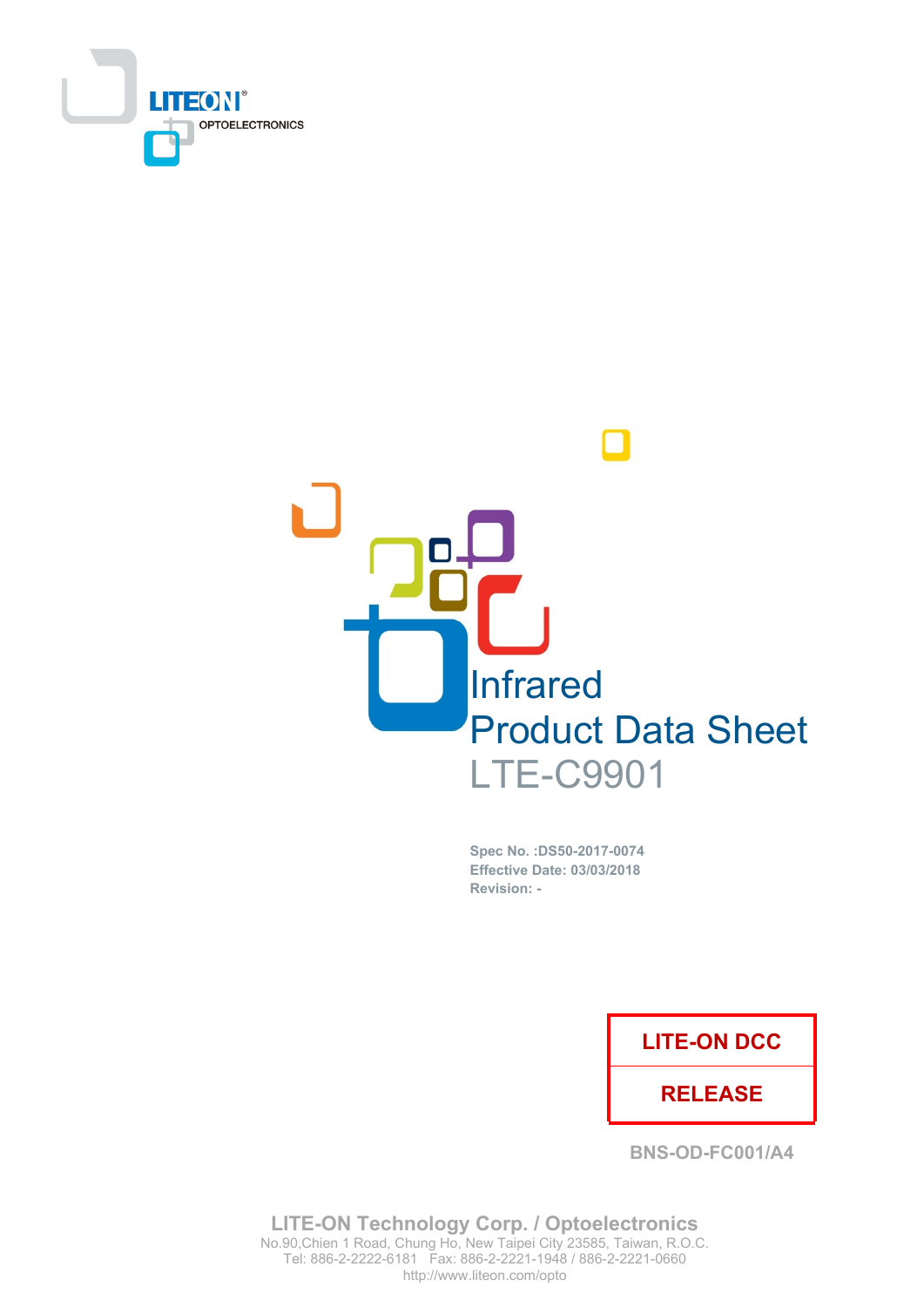

**Infrared Emitter LTE-C9901** 

### 1. Description

Lite-On offers a broad range of discrete infrared components for application such as remote control, IR wireless data transmission, security alarm & etc. Customers need infrared solutions featuring high power, high speed and wide viewing angels. The product line includes GaAs 940nm IREDs, AIGaAs high speed 850nm IREDs, PIN Photodiodes and Phototransistors. Photodiodes and Phototransistors can be provided with a filter that reduces digital light noise in the sensor function, which enables a high signal-to-noise ratio.

#### 1.1. Features

- Meet RoHS, Green Product.  $\blacksquare$
- Package In 8mm Carrier Tape On 7" Diameter Reels..  $\blacksquare$
- Compatible With Automatic Placement Equipment.  $\blacksquare$
- Compatible With Infrared Reflow Solder Process.  $\blacksquare$
- EIA STD package.  $\blacksquare$
- Peak wavelength  $\lambda$ p=940nm  $\blacksquare$
- Top View With Water Clear Lens.

#### **1.2. Applications**

- Infrared emitter
- **PCB Mounted Infrared Sensor**  $\blacksquare$

### **2. Outline Dimensions**



#### **Notes:**

- 1. All dimensions are in millimeters (inches).
- 2. Tolerance is ±0.1mm (.004") unless otherwise noted.
- 3. Specifications are subject to change without notice.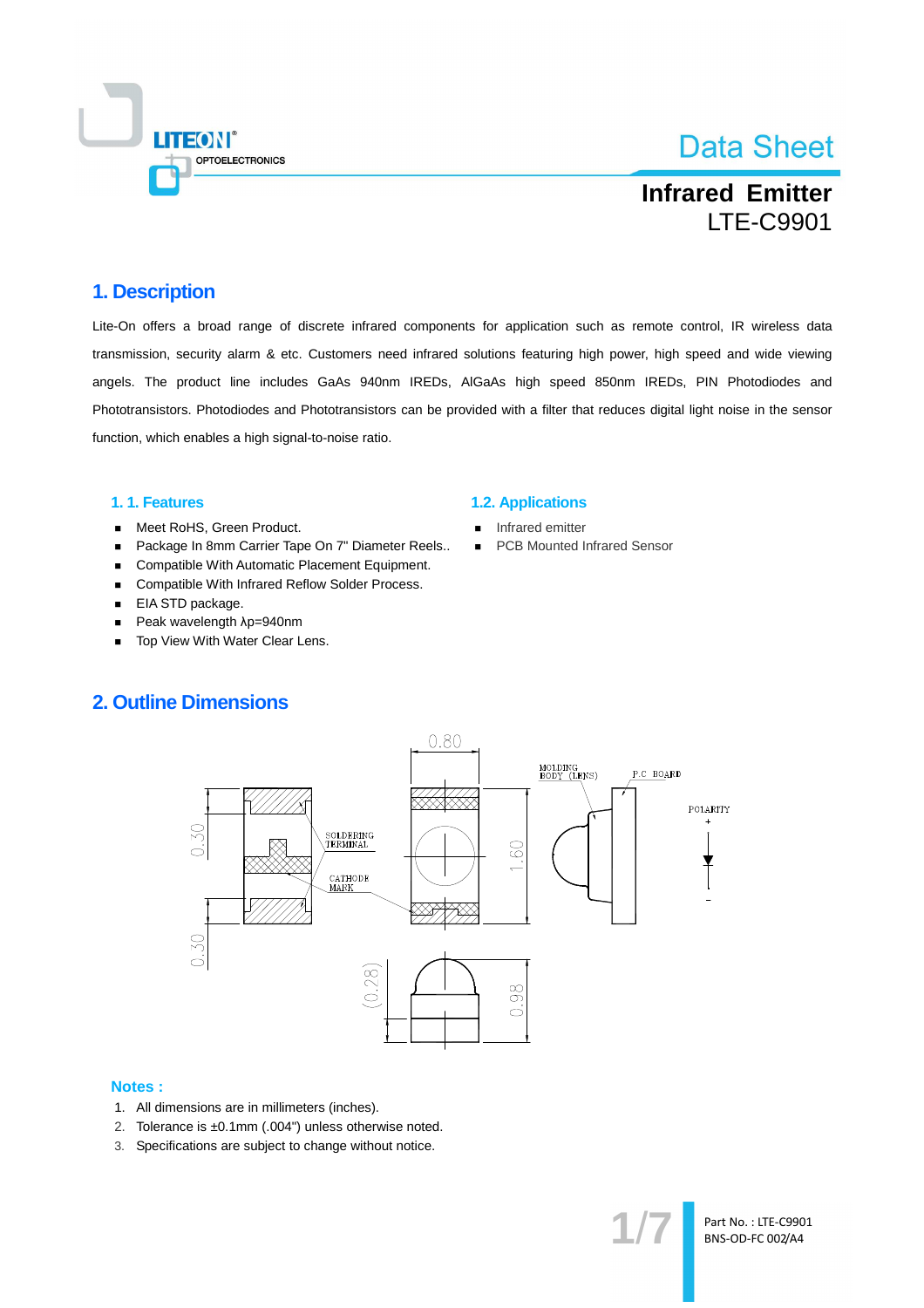

# **Infrared Emitter LTE-C9901**

## 3. Absolute Maximum Ratings at TA=25°C

| <b>Parameter</b>                          | <b>Maximum Rating</b>    | <b>Unit</b> |  |
|-------------------------------------------|--------------------------|-------------|--|
| Power Dissipation                         | 100                      | mW          |  |
| Peak Forward Current (300pps, 10us pulse) | 600                      | mA          |  |
| <b>DC Forward Current</b>                 | 60                       | mA          |  |
| Reverse Voltage                           | 5                        | V           |  |
| <b>Operating Temperature Range</b>        | $-40C$ to + 85°C         |             |  |
| Storage Temperature Range                 | -55°C to + 100°C         |             |  |
| Infrared Soldering Condition              | 260℃ for 10 Seconds Max. |             |  |

**Suggestion IR Reflow Profile For Pb Free Process:** 



**TIME** 

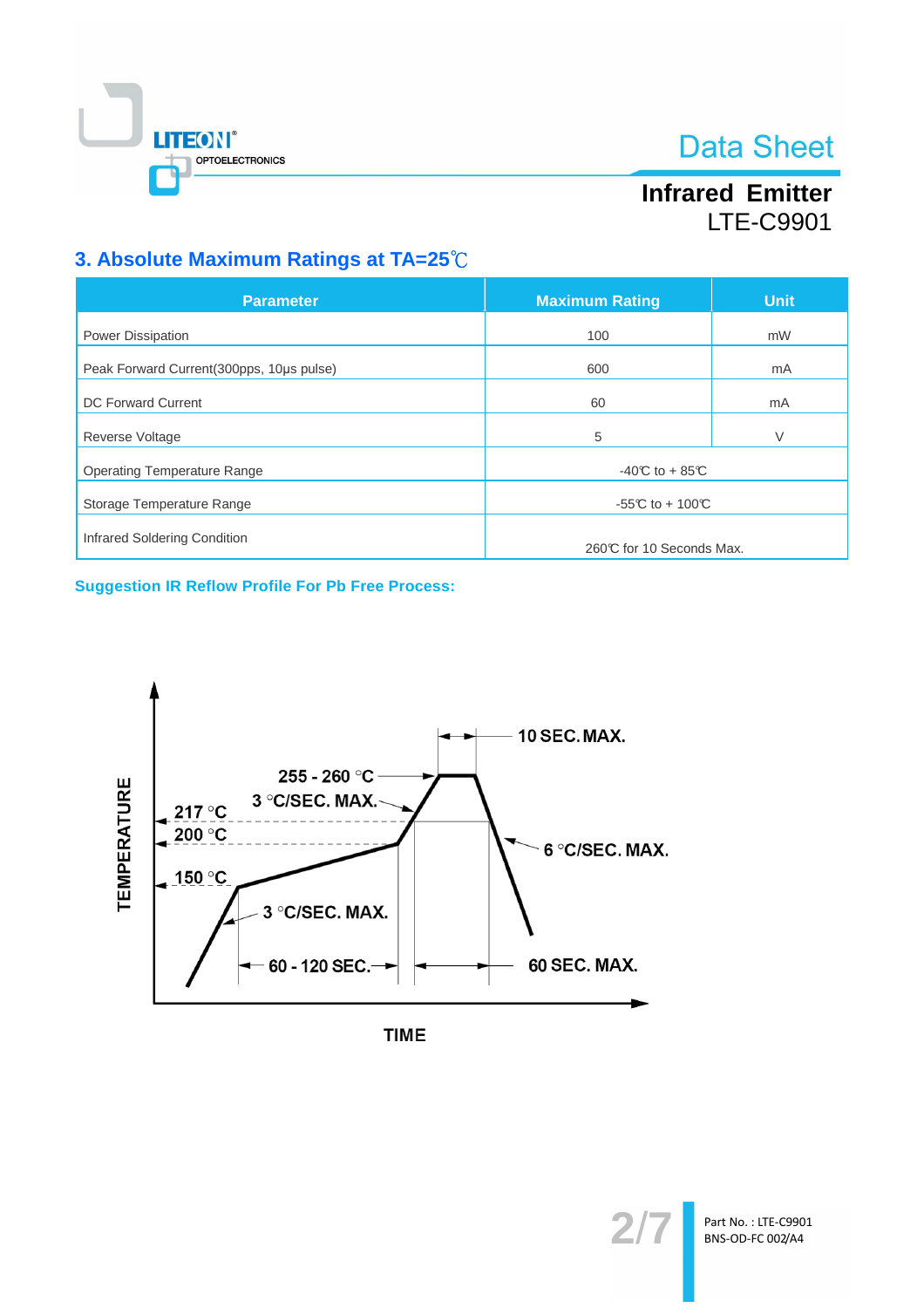



# **Infrared Emitter LTE-C9901**

## 4. Electrical / Optical Characteristics at TA=25°C

| <b>Parameter</b>         | <b>Symbol</b>   | Min. | Typ.           | Max.                     | <b>Unit</b> | <b>Test Condition</b> |
|--------------------------|-----------------|------|----------------|--------------------------|-------------|-----------------------|
| Radiant Intensity        | ΙE              | 5.0  | 8.0            | 10.0                     | mW/sr       | $I_F = 20mA$          |
| Peak Emission Wavelength | $\lambda$ Peak  |      | 940            | $\overline{\phantom{0}}$ | nm          | $I_F = 20mA$          |
| Spectral Line Half-Width | Δλ              |      | 50             | $\overline{\phantom{0}}$ | nm          | $I_F = 20mA$          |
| <b>Forward Voltage</b>   | VF              |      | 1.4            |                          | V           | $I_F = 20mA$          |
| <b>Reverse Current</b>   | <b>I</b> R      |      | $\blacksquare$ | 10                       | μA          | $V_R = 5V$            |
| Viewing Angle            | $2\theta_{1/2}$ |      | 65             |                          | deg         |                       |

Note:

1.  $\theta_{1/2}$  is the off-axis angle at which the luminous intensity is half the axial luminous intensity.

2. The dominant wavelength, Ad is derived from the CIE chromaticity diagram and represents the single wavelength which defines the color of the device.

3. The test tolerance of  $I\in$  is  $\pm$ 15%.

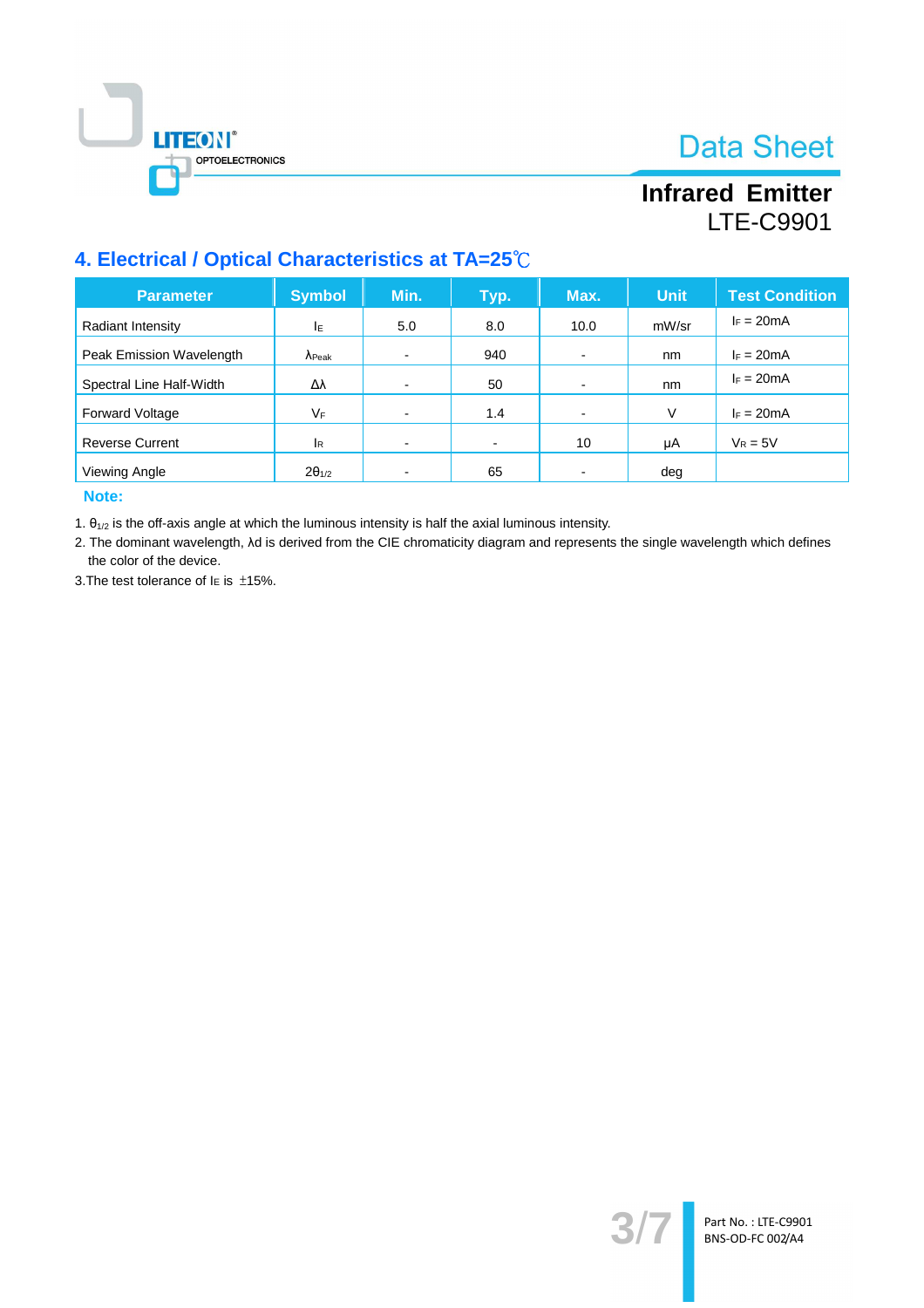



**Infrared Emitter LTE-C9901** 

## **6. Typical Electrical / Optical Characteristics Curves**

(25°C Ambient Temperature Unless Otherwise Noted)



Part No.: LTE-C9901 BNS-OD-FC 002/A4

80

 $30<sup>°</sup>$ 

 $40<sup>°</sup>$ 

 $50^\circ$ 

 $60^\circ$ 

 $70^\circ$ 

 $80°$  $90°$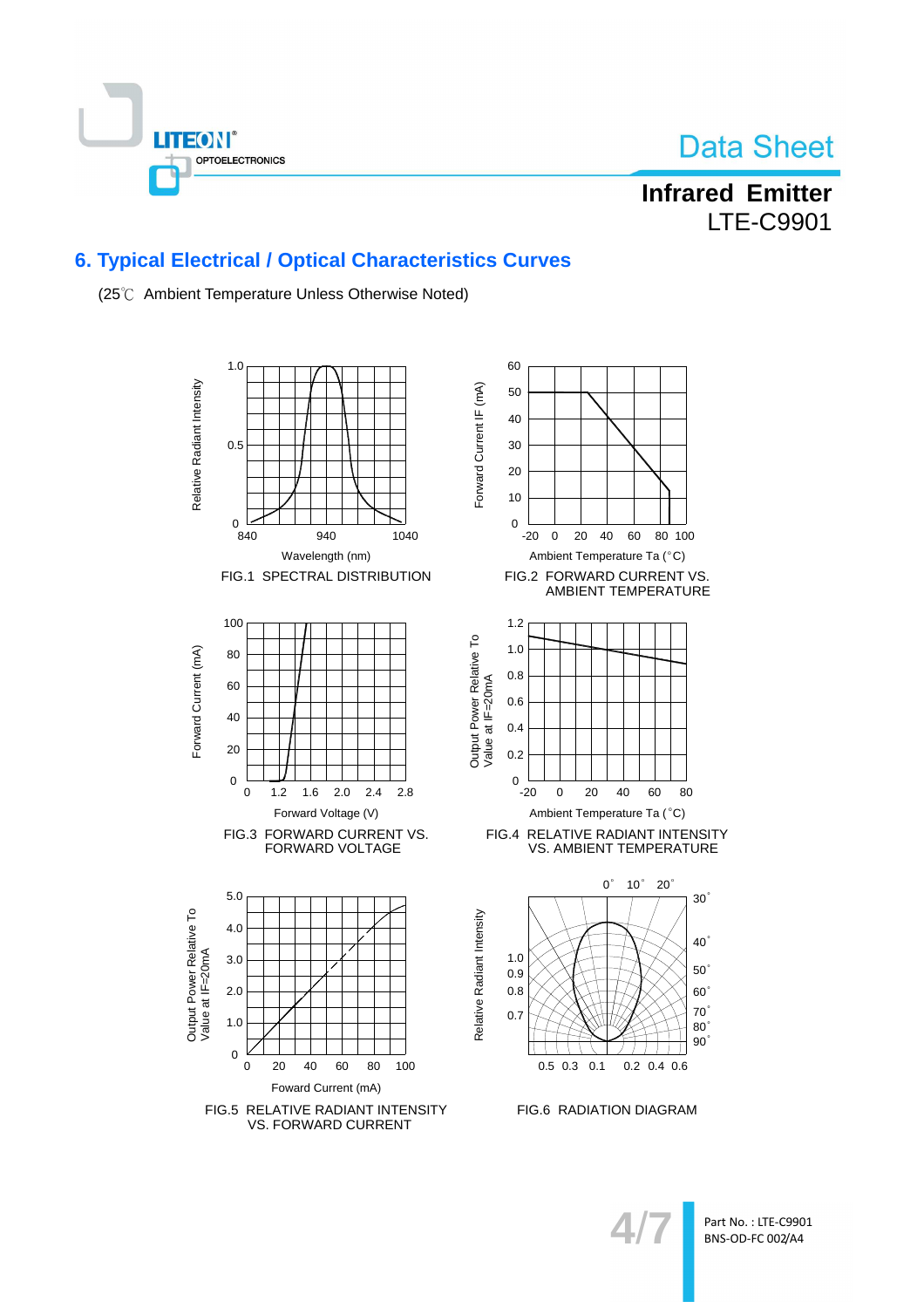

**Infrared Emitter LTE-C9901** 

## **7. Suggest Soldering Pad Dimensions**



Note: It is recommended that the metal stencil used for solder paste printing has a thickness of 0.1mm (4mils) or 0.12mm (5mils).

## 8. Package Dimensions Of Tape And Reel



Note: All dimensions are in millimeters (inches).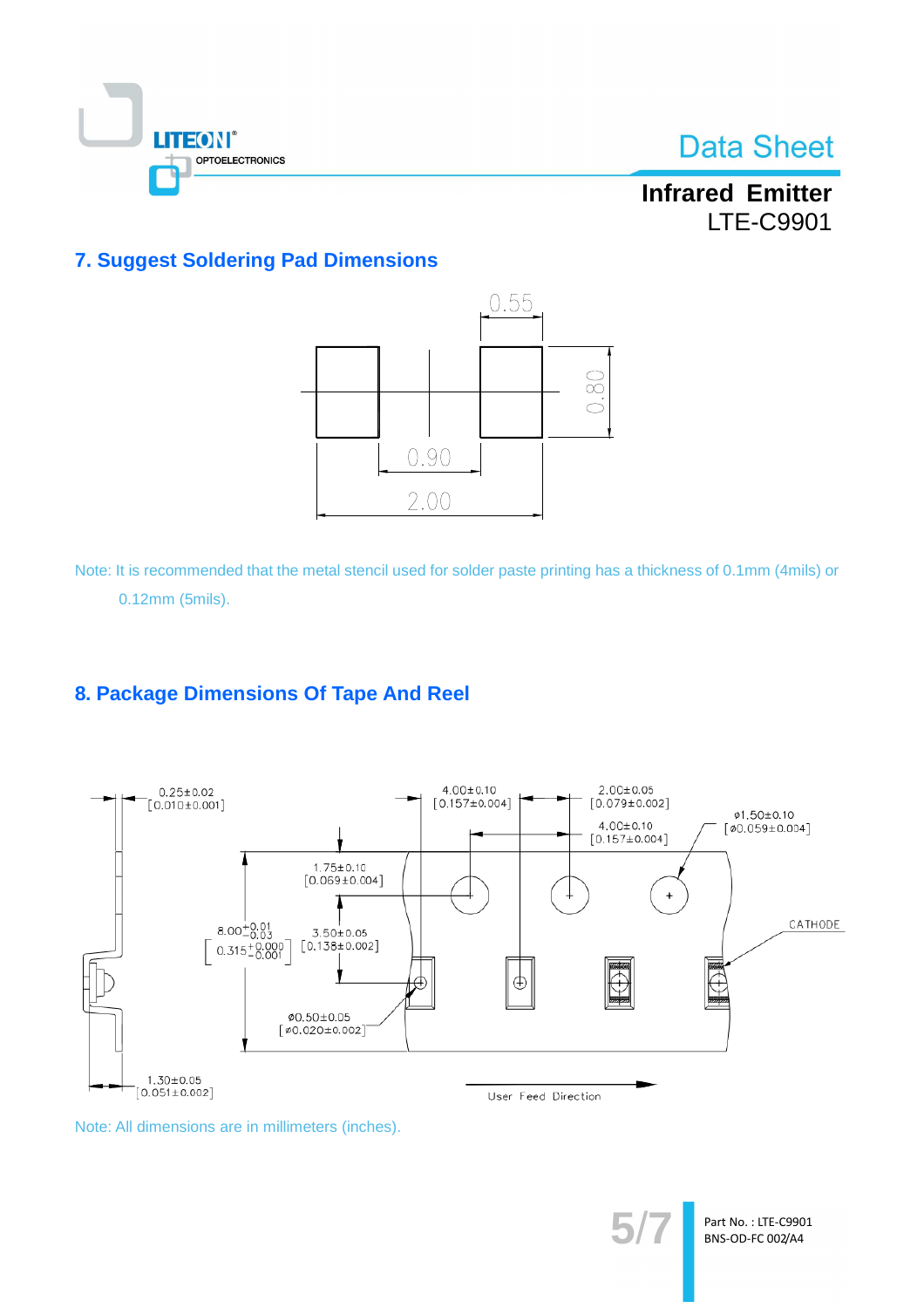

## **Infrared Emitter LTE-C9901**



#### Note:

- 1. Empty component pockets sealed with top cover tape.
- 2.7 inch reel- 3000 pieces per reel.
- 3. The maximum number of consecutive missing parts is two.
- 4. In accordance with ANSI/EIA 481-1-A-1994 specifications.

## **8. CAUTIONS**

#### **8.1. Application**

The LEDs described here are intended to be used for ordinary electronic equipment (such as office equipment, communication equipment and household applications). Consult Liteon's Sales in advance for information on applications in which exceptional reliability is required, particularly when the failure or malfunction of the LEDs may directly jeopardize life or health (such as in aviation, transportation, traffic control equipment, medical and life support systems and safety devices).

#### 8.2. Storage

- The package is sealed:
- The LEDs should be stored at 30℃ or less and 90%RH or less. And the LEDs are limited to use within
- one year, while the LEDs is packed in moisture-proof package with the desiccants inside.
- The package is opened:
- The storage ambient for the LEDs should not exceed 30°C temperature or 60% relative humidity.

It is recommended that LEDs out of their original packaging are IR-reflowed within one week hrs. For extended storage out of their original packaging, it is recommended that the LEDs be stored in a sealed container with

appropriate desiccant, or in a desiccators with nitrogen ambient.

LEDs stored out of their original packaging for more than one week hrs should be baked at about 60 deg C for at least 20 hours before solder assembly.